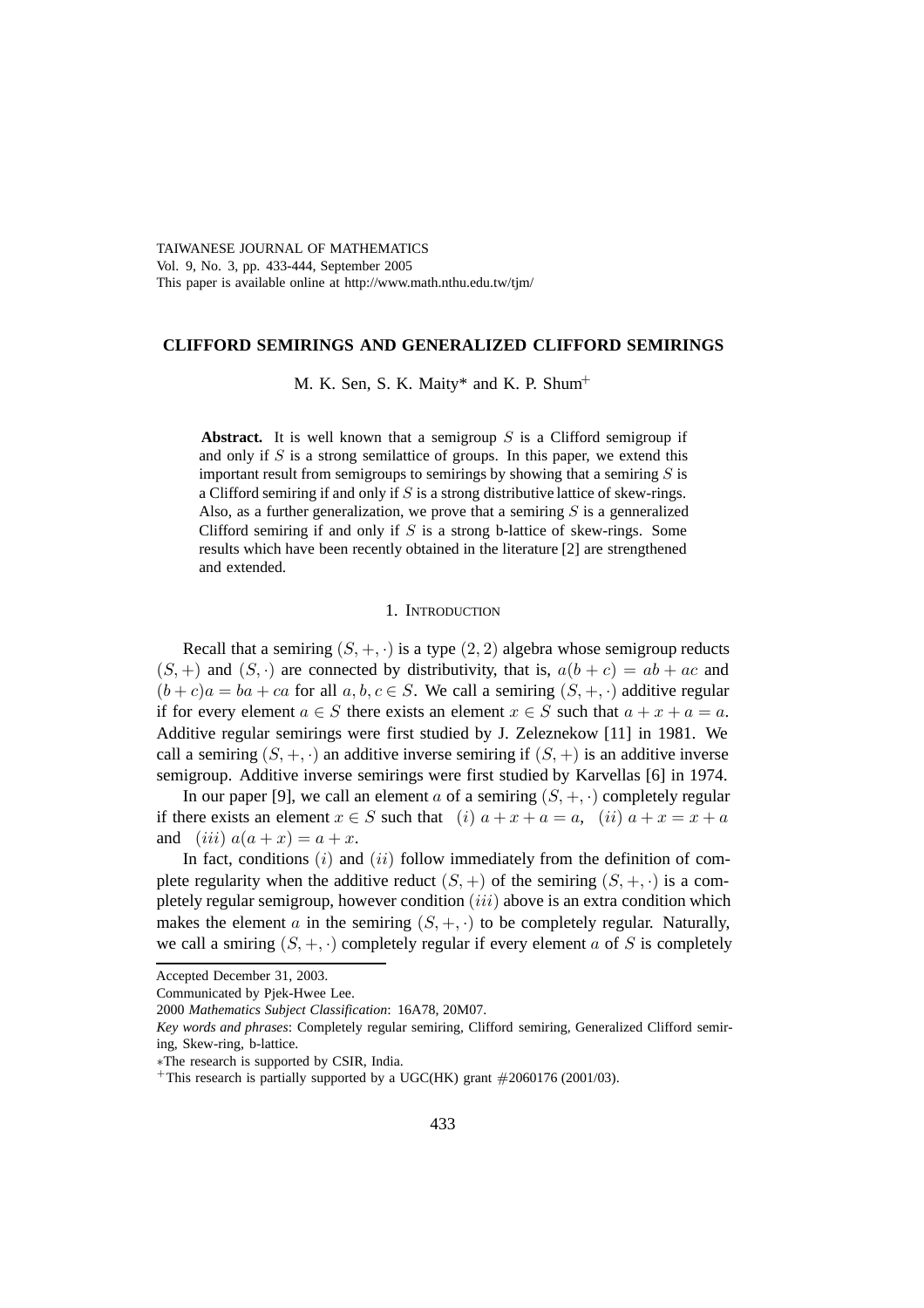regular. We notice that the condition (iii) can be replaced by the condition (iii)'  $(a + x)a = a + x.$ 

In fact, we have obtained the following theorem in [9].

**Theorem 1.1.** *A semiring*  $(S, +, \cdot)$  *is a completely regular semiring if and only if for all*  $a \in S$ *, there exists an element*  $x \in S$  *such that the following conditions are satisfied:*

(i) 
$$
a+x+a=a
$$
  
\n(ii)  $a+x=x+a$   
\nand  $(iii)'(a+x)a=a+x$ 

*The following useful concept is due to M. P. Grillet [4].*

A semiring  $(S, +, \cdot)$  is called a skew-ring if its additive reduct  $(S, +)$  is a group, not necessarily an abelian group.

We have also obtained in [9] the following characterization theorem for completely regular elements in semirings.

**Theorem 1.2.** *The following statements on a semiring*  $(S, +, \cdot)$  *are equivalent:* 

- (*i*) a *is a completely regular element of* S*.*
- (*ii*) *There exists a unique element*  $y \in V^+(a)$  *such that*  $a(a + y) = a + y$ ,  $a(y + y) = a + y$  $a) = y + a, a + (a + y)a = a, a(y + a) + a = a, a(a + y) = (a + y)a.$
- (*iii*) *There exists a unique element*  $y \in V^+(a)$  *such that*  $a+y = y+a$ ,  $a(a+y) =$  $a + y$ .
- (*iv*)  $H_a^+$  *is a skew-ring, where*  $H_a^+$  *is the*  $H$  *-class on the semigroup*  $(S,+)$ *containing*  $a \in S$ .

*We denote the unique element in a completely regular semiring satisfying the condition* (*iii*) *of the Theorem* 1.2 *by*  $a'$ .

Let us call a semiring  $(S, +, \cdot)$  a b-lattice if its additive reduct  $(S, +)$  is a semilattice and its multiplicative reduct  $(S, \cdot)$  is a band. Also, a completely regular semiring  $S$  is called a completely simple semiring if any two elements of  $S$  are  $\mathcal{J}^+$ -related.

**Definition 1.3.** A congruence  $\rho$  on a semiring S is called a b-lattice congruence if  $S/\rho$  is a b-lattice. A semiring S is called a b-lattice Y of semirings  $S_\alpha(\alpha \in Y)$ if S admits a b-lattice congruence  $\rho$  on S such that  $Y = S/\rho$  and each  $S_\alpha$  is a  $\rho$ -class.

By using the concept of b-lattice, we obtained the following characterization theorem for completely regular semirings in [9].

**Theorem 1.4.** *The following conditions on a semiring*  $(S, +, \cdot)$  *are equivalent:*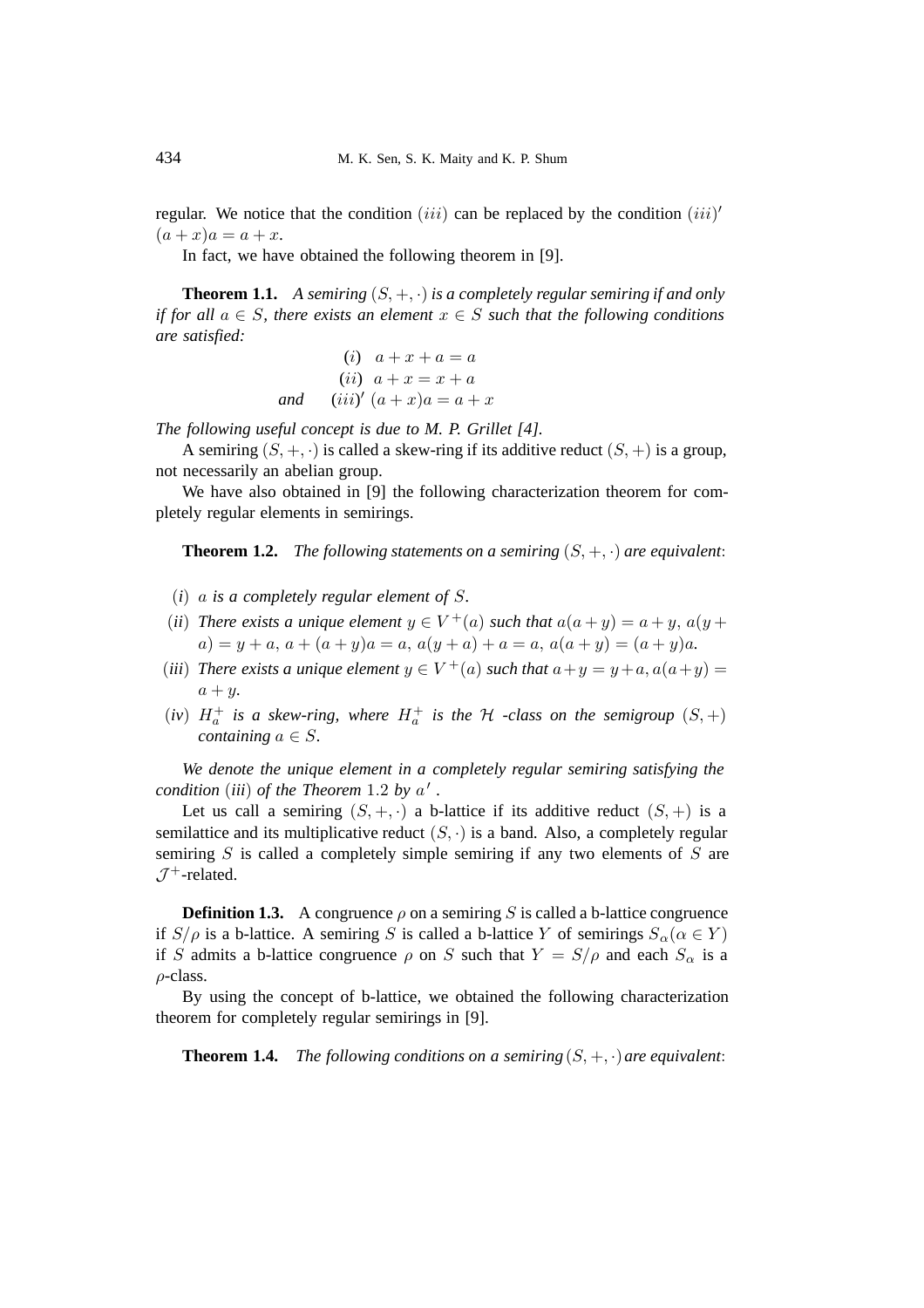- (*A*) S *is completely regular semiring.*
- (*B*) *Every*  $\mathcal{H}^+$   *class is a skew-ring.*
- (*C*) S *is a union of skew-rings.*
- (*D*) S *is a b-lattice of completely simple semirings.*

As a special case of completely regular semigroup, we recall that a semigroup S is Clifford semigroup if for each  $a \in S$ , there exists an element  $x \in S$  such that  $axa = a$  and  $ae = ea$ , for all idempotents e of S.

Clearly, a semigroup  $S$  is a Clifford semigroup if  $S$  is completely regular and its idempotents commmute with all elements of S. Similar to the result of Clifford semigroups, Bandelt and Petrich  $[1]$  have shown that a semiring S whose additive reduct  $(S, +)$  is a regular semigroup can be expressed as a subdirect product of a distributive lattice and a ring if and only if  $(S, +)$  is commutative and the following conditions hold

$$
(i) (a+a')b = b(a+a')
$$

- (*ii*)  $a(a + a') = a + a'$
- (*iii*)  $a + (a + a')b = a$ , for all  $a, b \in S$

and (iv) If  $a \in S$  and  $b + a = b$  for some  $b \in S$ , then  $a + a = a$ .

Recall that an ideal I of a semiring S is a k-ideal of S if  $a \in I$  and either  $a + x \in I$  or  $x + a \in I$  for some  $x \in S$  implies  $x \in I$ .

In view of above result, Ghosh [2] has further given a characterization for semirings whose additive reduct  $(S, +)$  is commutative and he has consequently defined Clifford semirings, by assuming that the additive reduct is commutative. According to Ghosh [2], a Clifford semiring  $S$  is an additively commutative inverse semiring such that  $E^+(S)$  is a distributive sublattice as well as a k-ideal of S. Later on, Mukhopadhyay, P. [10] has verified that an additive commutative inverse semiring S satisfies the above conditions (i), (ii) and (iii) if and only if  $E^+(S)$  is a distributive lattice of  $S$  and the semiring  $S$  satisfies the condition (iv) if and only if  $E^+(S)$  is a k-ideal of S. Thus, we can see that  $E^+(S)$  of a semiring S plays an important role in studying the structure of semirings.

In this paper, we consider the Clifford semiring without assuming that its additive reduct is commutative.

If  $S$  is a completely regular semiring as well as an additive inverse semiring then  $E^+(S)$  is an ideal of S but  $E^+(S)$  may not be a k-ideal of S, for instance, if we let  $S = \{0, a, b\}$  be a semiring with the following Cayley tables:

| $+$ 0 a b                                                             |  |  | $\cdot$ 0 a b                                              |  |
|-----------------------------------------------------------------------|--|--|------------------------------------------------------------|--|
| $\begin{array}{ c c c c c } \hline 0 & 0 & a & b \end{array}$         |  |  | $\begin{array}{ c c c c c }\n\hline\n0&0&0&0\n\end{array}$ |  |
|                                                                       |  |  | $a \begin{bmatrix} 0 & 0 & 0 \end{bmatrix}$                |  |
| $\begin{array}{c ccccc}\na & a & 0 & b \\ b & b & b & b\n\end{array}$ |  |  | $b \begin{bmatrix} 0 & 0 & b \end{bmatrix}$                |  |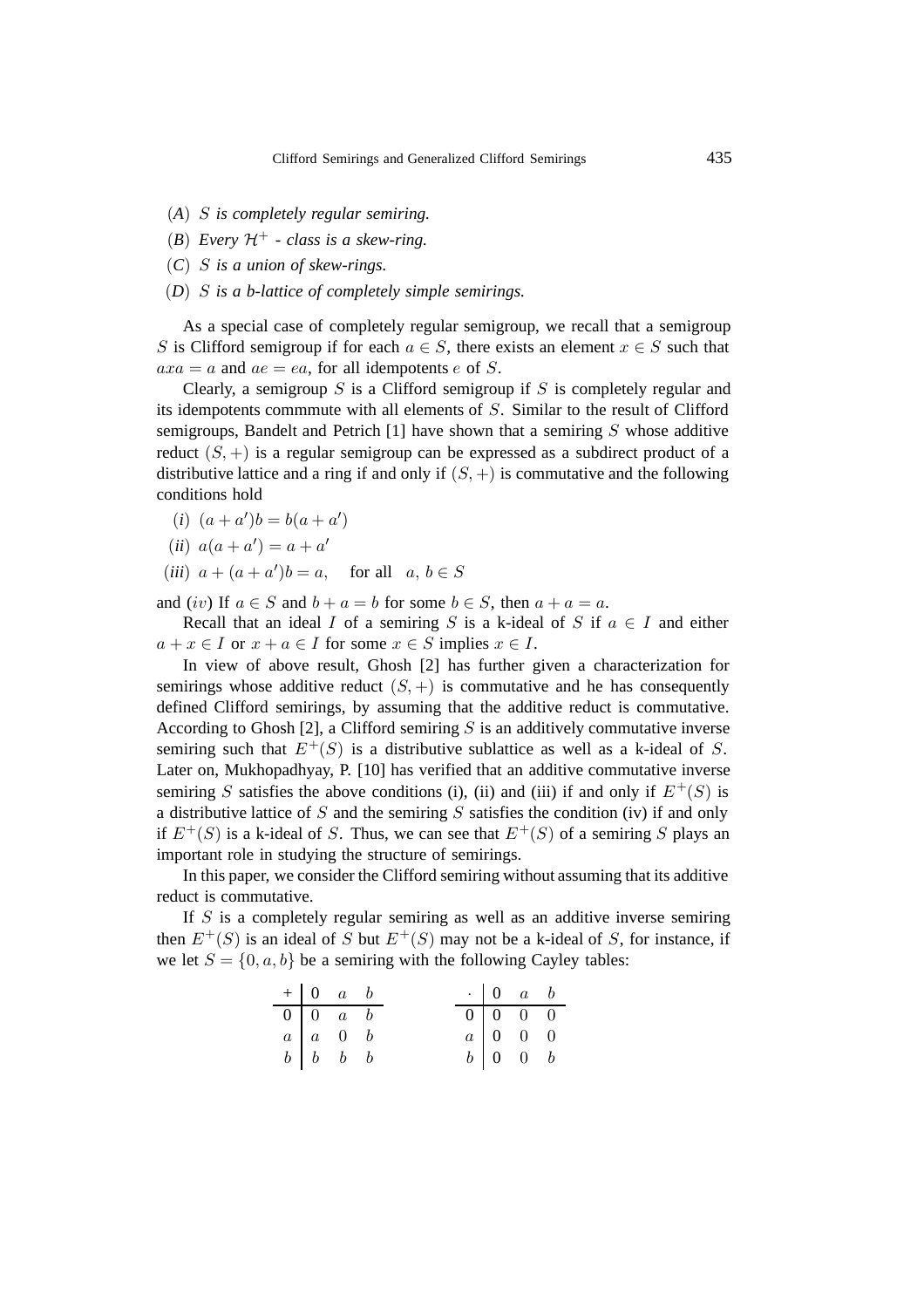Then we can easily see that the additive reduct  $(S, +)$  is an additive inverse semigroup. It is also easy to see that  $(S, +, \cdot)$  is a completely regular semiring because  $a(a + a) = a0 = 0 = a + a$  and  $b(b + b) = bb = b = b + b$  hold. In this example,  $E^+(S) = \{0, b\}$  is clearly an ideal of S but since  $a + b = b \in E^+(S)$ , and  $a \notin E^+(S)$ ,  $E^+(S)$  is not a k-ideal of S.

In view of the above example, we now call a completely regular semiring  $S$  a generalized Clifford semiring if S is an additive inverse semiring whose  $E^+(S)$  is a k-ideal of  $S$ . Also, we call a completely regular semiring  $S$  a Clifford semiring if S is an additive inverse semiring such that  $E^+(S)$  is a distributive sublattice of S as well as a k-ideal of S.

In this paper, we will show that a semiring  $S$  is a Clifford semiring if and only if  $S$  is a strong distributive lattice of skew-rings. As an extension of this result, we further prove that a semiring  $S$  is a generalized Clifford semiring if and only if  $S$ is a strong b-lattice of skew-rings.

### 2. GENERALIZED CLIFFORD SEMIRINGS

In this section, we let  $(S, +, \cdot)$  be a completely regular semiring. If  $(S, +)$  is an inverse semigroup and  $E^+(S)$  is a k-ideal of the semiring  $(S, +, \cdot)$ , then we call  $(S, +, \cdot)$  a generalized Clifford semiring. We also call a semiring  $(S, +, \cdot)$  an AR-semiring if its additive reduct  $(S, +)$  is a regular semigroup and in particular we call a semiring  $(S, +, \cdot)$  an AI-semiring if its additive reduct  $(S, +)$  is an inverse semigroup. For the sake of brevity, we sometimes just denote the semiring  $(S, +, \cdot)$ by  $S$ .

Generalized Clifford semiring as special completely regular semiring can be characterized by some of the conditions given by Bandelt and Petrich for ARsemirings in [1]. The following is a characterization for generalized Clifford semirings.

**Theorem 2.1.** An AI-semiring  $(S, +, \cdot)$  is a generalized Clifford semiring if *and only if the following conditions are satisfied*:

- $(i)$   $a + a' = a' + a$
- $(ii) a(a + a') = a + a'$
- (*iii*) If  $a \in S$  and  $a + b = b$  for some  $b \in S$ , then  $a + a = a$ .

*Proof.* We first suppose that the AI-semiring  $(S, +, \cdot)$  is a generalized Clifford semiring. Then  $(S, +, \cdot)$  is a completely regular semiring and  $E^+(S)$  is a k-ideal of S. Hence  $a + a' = a' + a$  and  $a(a + a') = a + a'$ . Let  $a \in S$  and  $a + b = b$  for some  $b \in S$ . Then  $a+b+b' = b+b'$ . Since  $E^+(S)$  is a k-ideal of S and  $b+b' \in E^+(S)$ ,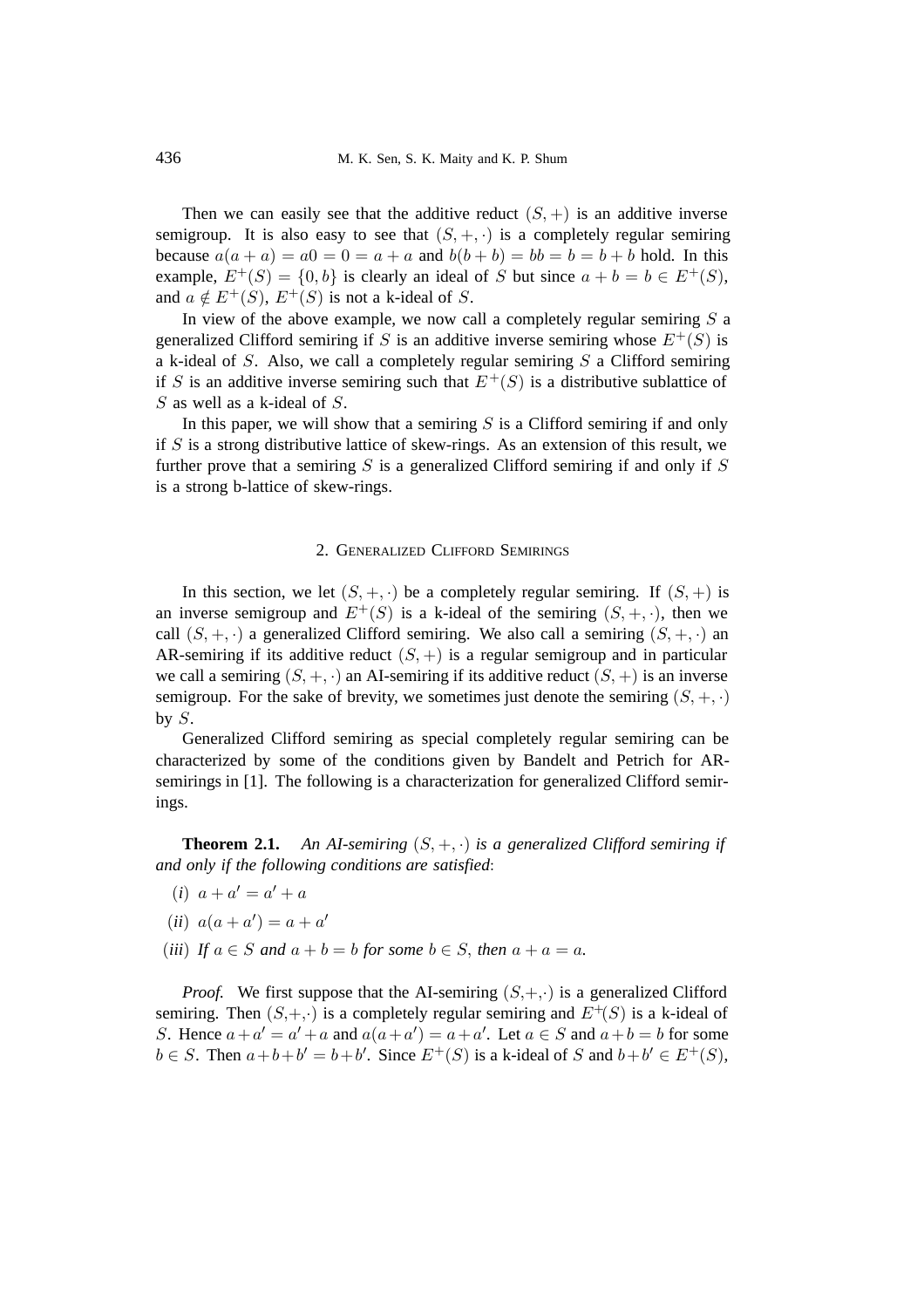we have  $a \in E^+(S)$ , i.e.,  $a + a = a$ . This shows that all the conditions of Theorem 2.1. are satisfied.

Conversely, suppose that an AI-semiring  $(S, +, \cdot)$  satisfies the given conditions (i), (ii) and (iii) of Theorem 2.1. Now by conditions (i) and (ii), we immediately see that  $S$  is a completely regular semiring. Since  $S$  is an AI-semiring, it follows that  $E^+(S)$  is an ideal of S. To show  $E^+(S)$  a k-ideal, let  $e, f + e \in E^+(S)$ . Then, we have  $f + e + f + e = f + e$ , i.e.,  $f + (f + e) + e = f + e$ . Hence, we obtain  $f + (f + e) = f + e$ . Now, by the given condition  $f + f = f$ , we see that  $f \in E^+(S)$ . Similarly from  $e, e + f \in E^+(S)$ , we can still show that  $f \in E^+(S)$ . Hence  $E^+(S)$  is a k-ideal of S. The proof is completed.

By using Theorem 2.1., we construct an example of generalized Clifford semiring.

**Example 2.2.** Let T be a b-lattice and R a skew-ring . Construct the direct product of T and R and denote it by S. Then, we can check that  $E^+(S)$  =  $T \times \{0_R\}$ , where  $0_R$  is the zero element of the skew-ring R. We can also check that  $(S, +, \cdot)$  is a semiring whose additive reduct  $(S, +)$  is clearly an inverse semigroup. Now let  $(a, u) \in S = T \times R$ . Then, we have  $(a, u)' = (a, -u)$ . Now  $(a, u)$  +  $(a, u)' = (a, u) + (a, -u) = (a, 0) = (a, u)' + (a, u)$  and  $(a, u)((a, u) + (a, u)') = (a, u)(a, u)$  $(a, u)(a, 0) = (a, 0) = (a, u) + (a, u)'$ . Suppose, that  $(a, u) + (b, v) = (b, v)$  for some  $(b, v) \in S$  where  $(a, u) \in S$ . Then  $a + b = b$  and  $u + v = v$ . This leads to  $u = 0$ , and consequently  $(a, u) + (a, u) = (a, u)$ .

In order to construct a generalized Clifford semiring, we present a construction method which is analogous to the construction method of strong semilattice of semigroups. However, instead of using semilattice as a frame, we use a b-lattice T and instead of using semigroups as an ingredient, we use semirings. We also note that for all  $a, b \in T$ , we always have  $a+b+ab = a+b$ . We now give the following definition.

**Definition 2.3.** Let T be a b-lattice and  $\{S_\alpha : \alpha \in T\}$  be a family of pairwise disjoint semirings which are indexed by the elements of T. For each  $\alpha \leq \beta$  in T, we now embed  $S_\alpha$  in  $S_\beta$  via a semiring monomorphism  $\phi_{\alpha,\beta}$  satisfying the following conditions

(1.1)  $\phi_{\alpha,\alpha} = I_{S_{\alpha}}$ , the identity mapping on  $S_{\alpha}$ 

(1.2) 
$$
\phi_{\alpha,\beta}\phi_{\beta,\gamma} = \phi_{\alpha,\gamma} \quad \text{if } \alpha \leq \beta \leq \gamma
$$

(1.3) 
$$
S_{\alpha}\phi_{\alpha,\gamma}S_{\beta}\phi_{\beta,\gamma} \subseteq S_{\alpha\beta}\phi_{\alpha\beta,\gamma} \text{ if } \alpha+\beta \leq \gamma, i.e., \alpha+\beta+\alpha\beta \leq \gamma
$$

On  $S = \bigcup S_\alpha$  we define addition + and multiplication. for  $a \in S_\alpha$ ,  $b \in S_\beta$ , as  $\alpha{\in}T$ follows: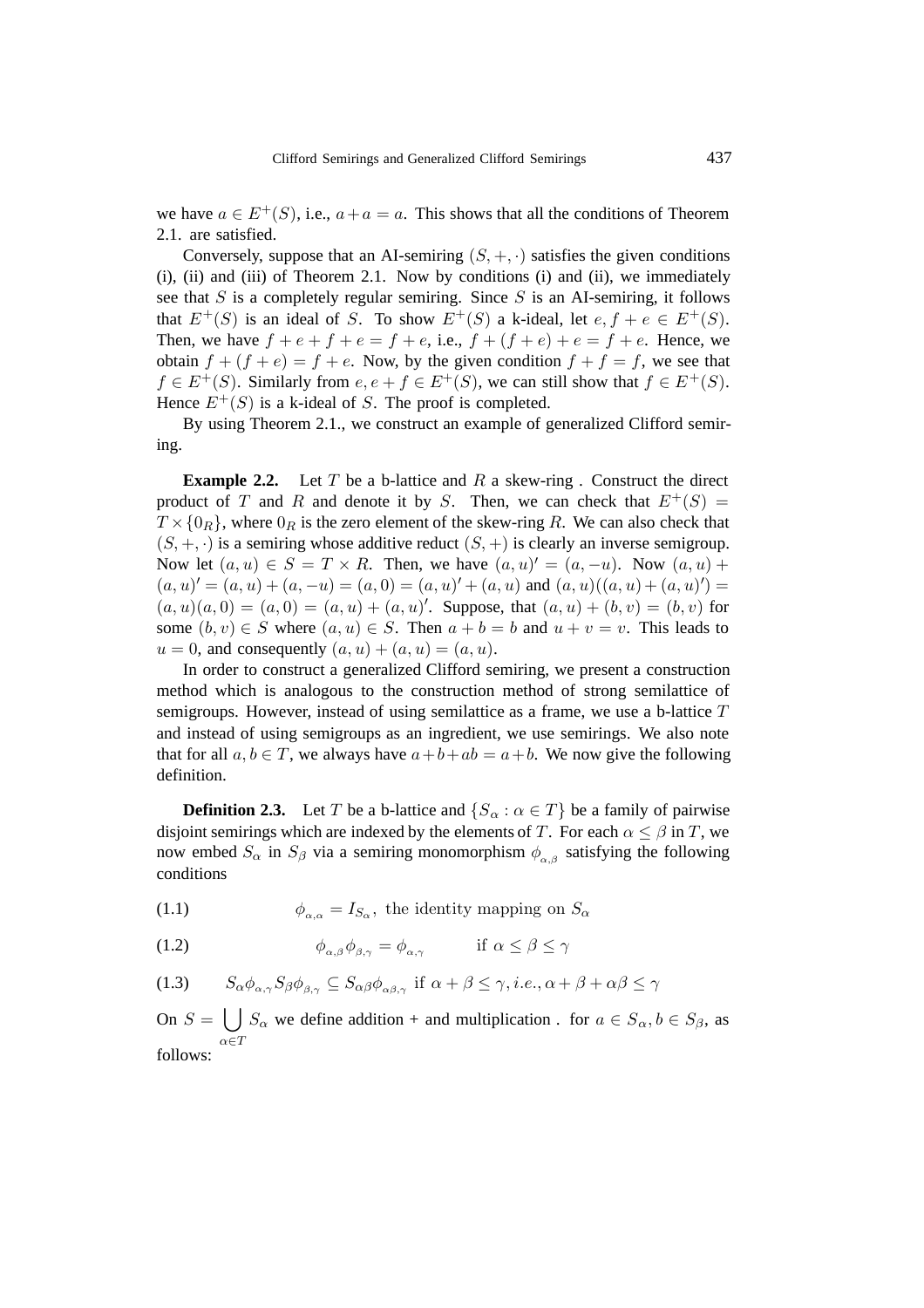(1.4) 
$$
a+b = a\phi_{\alpha,\alpha+\beta} + b\phi_{\beta,\alpha+\beta}
$$

and

(1.5) 
$$
a.b = c \in S_{\alpha\beta} \text{ such that } c\phi_{\alpha\beta,\alpha+\beta} = a\phi_{\alpha,\alpha+\beta}.b\phi_{\beta,\alpha+\beta}
$$

Same as the notation of strong semilattice of semigroups, we denote the above system by  $S = \langle T, S_{\alpha}, \phi_{\alpha\beta} \rangle$  and call it the strong b-lattice T of the semirings  $S_{\alpha}, \alpha \in T$ .

**Theorem 2.4.** With the above notation in Definition 2.3., the system  $S = \lt$  $T, S_{\alpha}, \phi_{\alpha,\beta} >$  *is a semiring.* 

*Proof.* We first show that the operation of multiplication '.' defined above is well defined. For this purpose, we let  $a \in S_\alpha$  and  $b \in S_\beta$ , with  $\alpha, \beta \in T$ . Then, by (1.3), there exists an element  $c \in S_{\alpha\beta}$  satisfying (1.5) and the uniqueness of the element follows directly from the injectivity of the mapping  $\phi_{\alpha\beta,\alpha+\beta}$ . The associativity of the addition is clear. We only need to prove the associativity of the multiplication. For this purpose, we let  $a \in S_\alpha$ ,  $b \in S_\beta$  and  $c \in S_\gamma$ , with  $\alpha, \beta, \gamma \in T$ . Let  $x = a.b$  and  $d = x.c = (a.b).c$ . Then by definition, we have  $x\phi_{\alpha\beta,\alpha+\beta}=a\phi_{\alpha,\alpha+\beta}b\phi_{\beta,\alpha+\beta} \ \ \text{and} \ \ d\phi_{\alpha\beta\gamma,\alpha\beta+\gamma}=x\phi_{\alpha\beta,\alpha\beta+\gamma}c\phi_{\gamma,\alpha\beta+\gamma}.$ Applying  $\phi_{\alpha\beta+\gamma,\alpha+\beta+\gamma}$  to both sides of the second equation, we get

$$
d\phi_{\alpha\beta\gamma,\alpha+\beta+\gamma} = x\phi_{\alpha\beta,\alpha+\beta+\gamma}c\phi_{\gamma,\alpha+\beta+\gamma}
$$

Applying  $\phi_{\alpha+\beta,\alpha+\beta+\gamma}$  to both sides of the first equation, we get

$$
x\phi_{\alpha\beta,\alpha+\beta+\gamma} = a\phi_{\alpha,\alpha+\beta+\gamma} b\phi_{\beta,\alpha+\beta+\gamma}.
$$

Thus, we obtain  $d\phi_{\alpha\beta\gamma,\alpha+\beta+\gamma} = a\phi_{\alpha,\alpha+\beta+\gamma} b\phi_{\beta,\alpha+\beta+\gamma} c\phi_{\gamma,\alpha+\beta+\gamma}$ . Similarly, we can show that  $e\phi_{\alpha\beta\gamma,\alpha+\beta+\gamma} = a\phi_{\alpha,\alpha+\beta+\gamma} b\phi_{\beta,\alpha+\beta+\gamma} c\phi_{\gamma,\alpha+\beta+\gamma}$ , where  $e = a.(b.c)$ . Since the mapping  $\phi_{\alpha\beta\gamma,\alpha+\beta+\gamma}$  is injective, we have  $d = e$ . Hence, we have  $(a.b).c =$ a.(b.c). Finally we prove the distributivity of the semiring  $S = \langle T, S_\alpha, \phi_{\alpha, \beta} \rangle$ . Let  $a \in S_\alpha$ ,  $b \in S_\beta$ ,  $c \in S_\gamma$  with  $\alpha, \beta, \gamma \in T$ . Let  $d = a.(b + c) = a.(b \phi_{\beta, \beta + \gamma} + b)$  $c\phi_{\gamma,\beta+\gamma}$ ). Then  $d\phi_{\alpha(\beta+\gamma),\alpha+\beta+\gamma} = a\phi_{\alpha,\alpha+\beta+\gamma}(b\phi_{\beta,\beta+\gamma} + c\phi_{\gamma,\beta+\gamma})\phi_{\beta+\gamma,\alpha+\beta+\gamma} =$  $a\phi_{\alpha,\alpha+\beta+\gamma}(b\phi_{\beta,\alpha+\beta+\gamma}+c\phi_{\gamma,\alpha+\beta+\gamma}) = a\phi_{\alpha,\alpha+\beta+\gamma}.b\phi_{\beta,\alpha+\beta+\gamma}$  +  $a\phi_{\alpha,\alpha+\beta+\gamma}c\phi_{\gamma,\alpha+\beta+\gamma}.$ Let  $e = a.b$  and  $f = a.c$ . Then, we have  $e\phi_{\alpha\beta,\alpha+\beta}$  =  $a\phi_{\alpha,\alpha+\beta}$ ,  $b\phi_{\beta,\alpha+\beta}$  and  $f\phi_{\alpha\gamma,\alpha+\gamma} = a\phi_{\alpha,\alpha+\gamma} \cdot c\phi_{\gamma,\alpha+\gamma}$ . Then,  $(e+f)\phi_{\alpha(\beta+\gamma),\alpha+\beta+\gamma} = a\phi_{\alpha,\alpha+\beta+\gamma} \cdot b\phi_{\beta,\alpha+\beta+\gamma}$  $a\phi_{\alpha,\alpha+\beta+\gamma}$  .  $c\phi_{\gamma,\alpha+\beta+\gamma}$ . Since  $\phi_{\alpha(\beta+\gamma),\alpha+\beta+\gamma}$  is injective, we have  $d = e + f$  i.e.,  $a.(b + c) = a.c + b.c.$  The proof of the other distributive law is similar. Thus, S is indeed a semiring.

**Theorem 2.5.** *A semiring* S *is a generalized Clifford semiring if and only if* S *is a strong b-lattice of skew-rings.*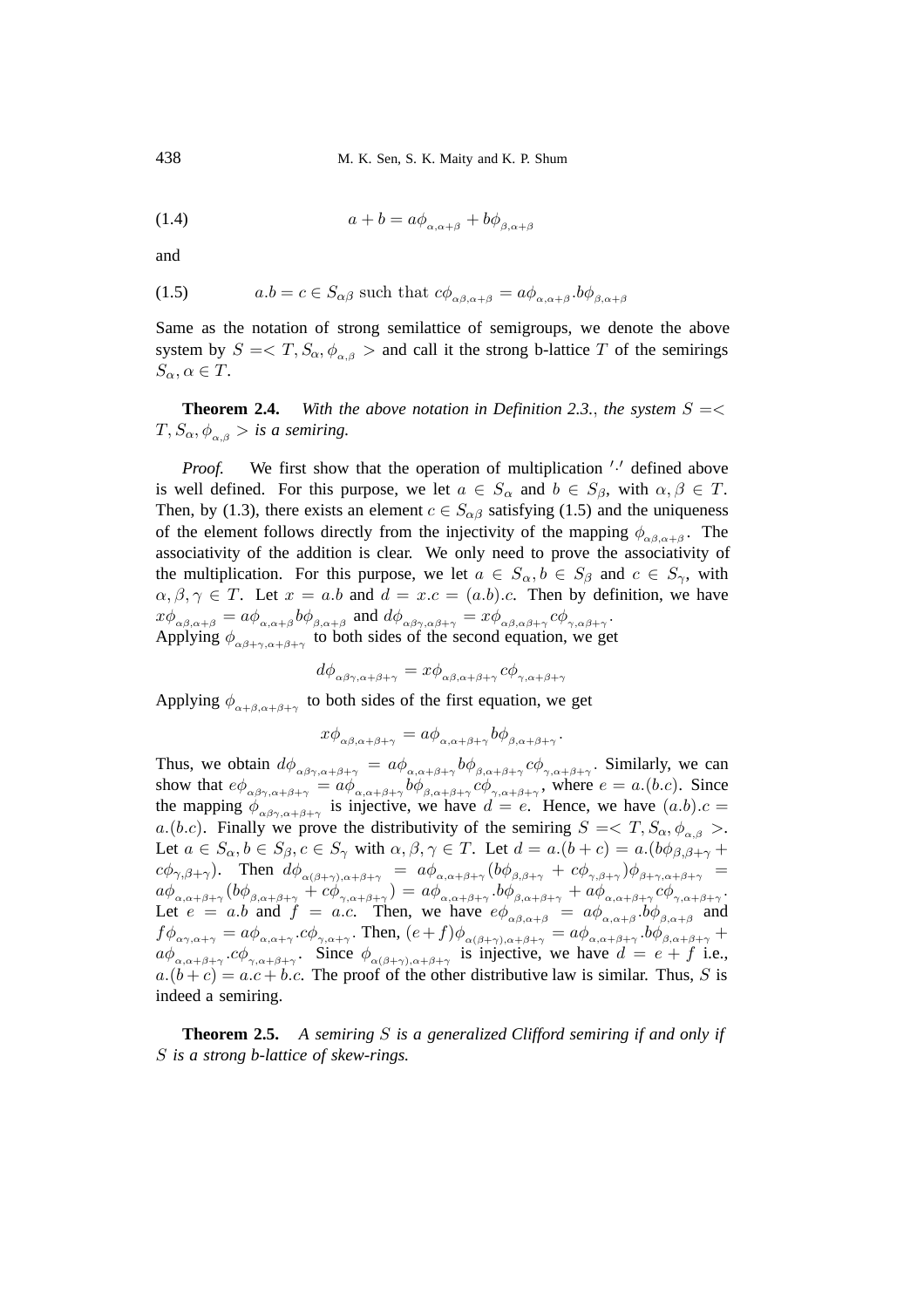*Proof.* First we suppose that S is a generalized Clifford semiring. Then S is a completely regular semiring. Then by Theorem 1.4, S can be regarded as a b-lattice T of completely simple semirings  $R_{\alpha}(\alpha \in T)$ , where  $T = S/\mathcal{J}^+$  and  $R_{\alpha}$  is a  $\mathcal{J}^+$ -class in S containing a. Let  $a \in S = \begin{bmatrix} 1 \end{bmatrix}$  $\alpha \in T$  $S_{\alpha}$ . Then  $a \in R_{\alpha}$ , for some  $\alpha \in T$ .

Also, we have  $a + a' \in R_{\alpha}$ . Thus  $R_{\alpha}$  contains some additive idempotents. Let e and f be two additive idempotents in  $R_{\alpha}$ . Then  $eJ^+f$ . Since  $R_{\alpha}$  is completely simple semiring,  $(R_{\alpha}, +)$  is a completely simple semigroup and so  $e^{i\pi}f$ . Also, since S is an AI-semiring as well as a completely regular semiring, we have  $e = f$ . This shows that each  $R_{\alpha}$  contains a single additive idempotent, so that  $(R_{\alpha}, +)$  is a group and hence  $(R_{\alpha}, +, \cdot)$  is a skew-ring. In other words, we have shown that S is a b-lattice T of skew-rings  $R_{\alpha}$ .

Let  $\alpha, \beta \in T$  be such that  $\alpha \leq \beta$ . Then, we define  $\phi_{\alpha,\beta} : R_{\alpha} \longrightarrow R_{\beta}$  by

$$
a\phi_{\alpha,\beta} = a + 0_{\beta} \qquad a \in R_{\alpha},
$$

where  $0_\beta$  is the zero element of the skew-ring  $R_\beta$ .

We first show that  $\phi_{\alpha,\beta}$  is injective. For this purpose, let  $a, b \in R_{\alpha}$  be such that  $a\phi_{\alpha,\beta} = b\phi_{\alpha,\beta}$  i.e.,  $a + 0_{\beta} = b + 0_{\beta}$ . then, we have  $b' + a + 0_{\beta} = b' + b + 0_{\beta}$ . However, this leads to  $b' + a \in E^+(S)$ , as  $E^+(S)$  is a k-ideal of S. Also,  $b' + a \in R_{\alpha}$ . Hence  $b' + a = 0_{\alpha} = a + a' = b + b'$  i.e.,  $b' + a = b' + b$ . This leads to  $b + b' + a = b + b + b'$  i.e.,  $a = a + a' + a = b$ .

Consequently, we obtain  $a = b$ , and this shows that  $\phi_{\alpha,\beta}$  is injective. To show that  $\phi_{\alpha,\beta}$  is a monomorphism, we let  $a \in R_\alpha$ . Then,  $aJ^+\alpha$ . Also by  $0_\beta J^+\beta$ , we have  $a0_\beta \mathcal{J}^+\alpha\beta$ , i.e.,  $a.0_\beta = 0_{\alpha\beta}$ . Similarly, we have  $0_\beta.a = 0_{\beta\alpha}$ . Also, we can easily see that  $0_{\alpha} + 0_{\beta} = 0_{(\alpha+\beta)}$ . Now, let  $a, b \in R_{\alpha}$ . Then,  $a\phi_{\alpha,\beta} + b\phi_{\alpha,\beta} =$  $a + 0<sub>\beta</sub> + b + 0<sub>\beta</sub> = a + b + 0<sub>\beta</sub> = (a + b)\phi<sub>\alpha,\beta</sub>.$ 

Also,  $a\phi_{\alpha,\beta}b\phi_{\alpha,\beta} = (a+0_{\beta})(b+0_{\beta}) = ab + a0_{\beta} + 0_{\beta}b + 0_{\beta} = ab + 0_{\alpha\beta} + 0_{\beta\alpha} + 0_{\beta}$  $= ab + 0<sub>\beta</sub> = (ab)\phi_{\alpha,\beta}.$ 

Thus, we have proved that,  $\phi_{\alpha,\beta}$  is a monomorphism.

Clearly,  $\phi_{\alpha,\alpha} = I_{R_{\alpha}}$  and  $\phi_{\alpha,\beta}\phi_{\beta,\gamma} = \phi_{\alpha,\gamma}$  if  $\alpha \leq \beta \leq \gamma$ . For  $\alpha,\beta,\gamma \in T$ with  $\alpha + \beta \leq \gamma$ , let  $a \in R_{\alpha}$  and  $b \in R_{\beta}$ . Note that in T, we always have  $\alpha + \beta = \alpha + \beta + \alpha\beta$ . Then  $aJ^+\alpha$  and  $bJ^+\beta$ , and thereby, we have  $abJ^+\alpha\beta$ and  $(a + b)\mathcal{J}^{+}(\alpha + \beta)$ . These implies that  $ab \in R_{\alpha\beta}$  and  $a + b \in R_{\alpha+\beta}$ . Now,  $a\phi_{\alpha,\gamma}b\phi_{\beta,\gamma} = (a+0_{\gamma})(b+0_{\gamma}) = ab + a0_{\gamma} + 0_{\gamma}b + 0_{\gamma} = ab + 0_{\alpha\gamma} + 0_{\gamma\beta} + 0_{\gamma} = ab + 0_{\gamma}$ (as  $\alpha \gamma \leq \gamma$  and  $\gamma \beta \leq \gamma$ ) =  $(ab)\phi_{\alpha\beta,\gamma}$ , hence we get  $R_{\alpha}\phi_{\alpha,\gamma}R_{\beta}\phi_{\beta,\gamma} \subseteq R_{\alpha\beta}\phi_{\alpha\beta,\gamma}$  if  $\alpha + \beta \leq \gamma$ . Also, we can derive that  $a\phi_{\alpha,\alpha+\beta} + b\phi_{\beta,\alpha+\beta} = a + 0_{\alpha+\beta} + b + 0_{\alpha+\beta} = a$  $a+b+0_{\alpha+\beta}=a+b$  and  $a\phi_{\alpha,\alpha+\beta}b\phi_{\beta,\alpha+\beta}=(a+0_{\alpha+\beta})(b+0_{\alpha+\beta})=ab+a0_{\alpha+\beta}+b$  $0_{\alpha+\beta} + 0_{\alpha+\beta} = ab + 0_{\alpha+\beta} = (ab)\phi_{\alpha\beta,\alpha+\beta}$ . Thus, we have proved that S is a strong b-lattice of skew-rings.

Conversely, let  $S = \langle T, R_\alpha, \phi_{\alpha,\beta} \rangle$  be strong b-lattice T of skew-rings  $R_\alpha(\alpha \in$  $T$ ). Then,  $S$  is clearly an AI-semiring and of course, a completely regular semiring.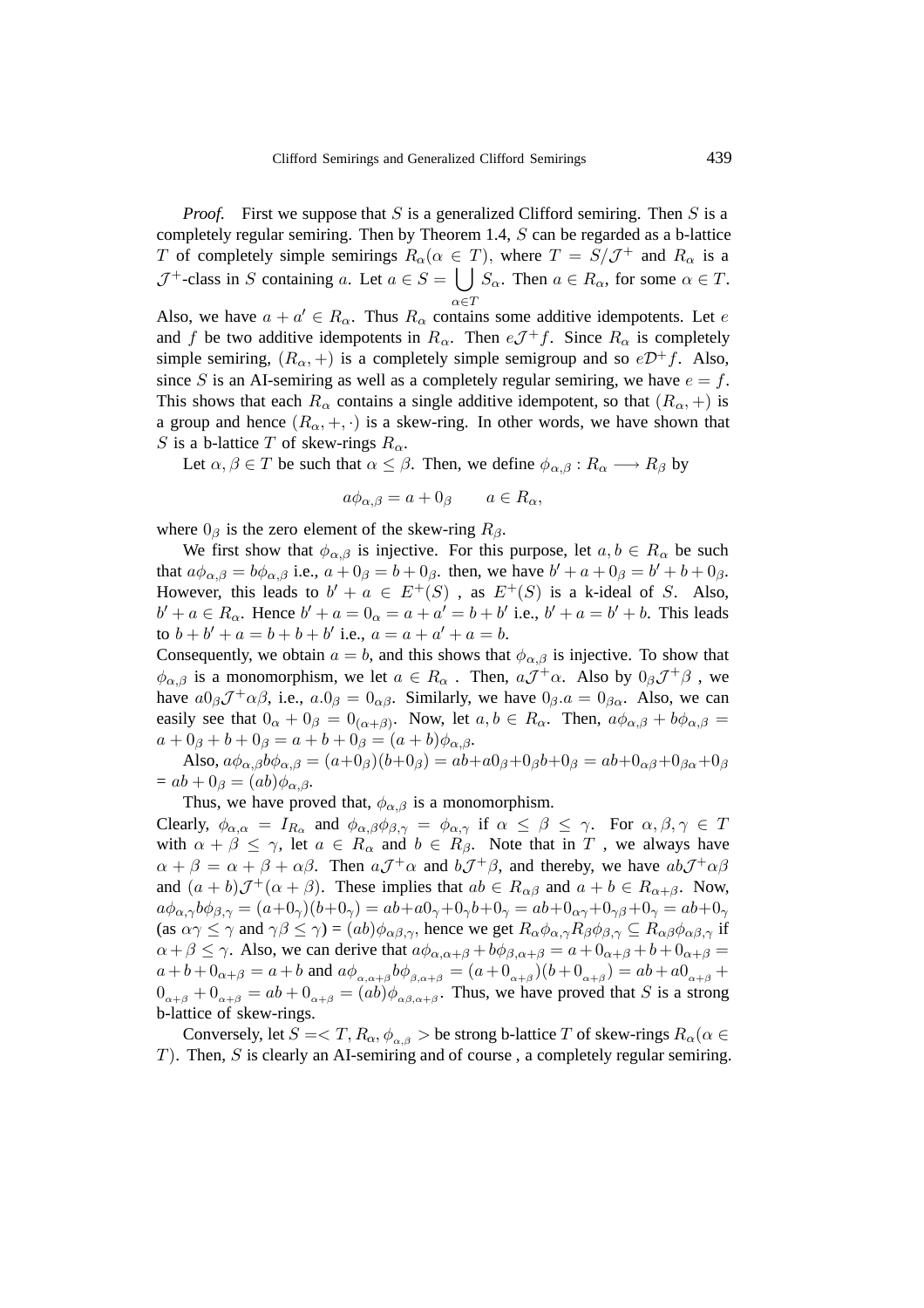It remains to show that  $E^+(S)$  is a k-ideal of S. But this follows from the fact that the semigroup  $(S,+)$  is a strong semilattice of groups  $(R_{\alpha},+)$  on the semilattice  $Y = (T, +)$ , where all the structure mappings  $\phi_{\alpha\beta}$  are one-to-one and hence  $(S, +)$ is E-unitary which implies  $E^+(S)$  is a k-ideal of S. Thus, our proof is completed.

We now recall that a subdirect product algebra  $T$  is a subalgebra of a direct product of algebras such that the projection mapping from the algebra  $T$  to each of its components is surjective.

**Lemma 2.6.** *Let*  $S = \langle T, S_\alpha, \phi_{\alpha,\beta} \rangle$  *be a strong b-lattice*  $T$  *of semirings*  $S_\alpha$ ,  $\alpha \in T$  *and*  $\theta$  *a binary relation on* S *defined by*  $\alpha \theta$ *b if and only if*  $\alpha \phi_{\alpha,\alpha+\beta} = b\phi_{\beta,\alpha+\beta}$  $(a \in S_\alpha, b \in S_\beta)$ . Then  $\theta$  *is a congruence on* S and S *is a subdirect product of* T *and* S/θ*.*

*Proof.* Clearly, the relation  $\theta$  defined in Lemma 2.6. is reflexive and symmetric. To show that  $\theta$  is transitive, we let  $a \in S_\alpha$ ,  $b \in S_\beta$  and  $c \in S_\gamma$ , where  $\alpha, \beta, \gamma \in T$ . Also, we assume that  $a\theta b$  and  $b\theta c$ . Then we have  $a\phi_{\alpha,\alpha+\beta+\gamma} =$  $b\phi_{\beta,\alpha+\beta+\gamma} = c\phi_{\gamma,\alpha+\beta+\gamma}$ . Hence, it follows that  $a\phi_{\alpha,\alpha+\gamma} = c\phi_{\gamma,\alpha+\gamma}$ , since the mapping  $\phi_{\alpha+\gamma,\alpha+\beta+\gamma}$  is injective. Thus  $a\theta c$  and so  $\theta$  is transitive. Now, assume that aθb. Then, we have  $a\phi_{\alpha,\alpha+\beta} = b\phi_{\beta,\alpha+\beta}$ . This leads to  $a\phi_{\alpha,\alpha+\beta+\gamma} + c\phi_{\gamma,\alpha+\beta+\gamma} =$  $b\phi_{\beta,\alpha+\beta+\gamma}+c\phi_{\gamma,\alpha+\beta+\gamma}$  and so  $(a+c)\phi_{\alpha+\gamma,(\alpha+\gamma)+(\beta+\gamma)}=(b+c)\phi_{\beta+\gamma,(\alpha+\gamma)+(\beta+\gamma)}$ , i.e.,  $(a+c)\theta(b+c)$ . By using a symmetric argument, we also have  $(c+a)\theta(c+b)$ . Again let  $x = ac$  and  $y = bc$ . Then, we have  $x\phi_{\alpha\gamma,\alpha+\gamma} = a\phi_{\alpha,\alpha+\gamma} c\phi_{\gamma,\alpha+\gamma}$ , i.e.,  $x\phi_{\alpha\gamma,\alpha+\beta+\gamma}=a\phi_{\alpha,\alpha+\beta+\gamma}c\phi_{\gamma,\alpha+\beta+\gamma}=b\phi_{\beta,\alpha+\beta+\gamma}c\phi_{\gamma,\alpha+\beta+\gamma}=y\phi_{\beta\gamma,\alpha+\beta+\gamma}.$ 

Consequently, we have  $x\phi_{\alpha\gamma,\alpha\gamma+\beta\gamma} = y\phi_{\beta\gamma,\alpha\gamma+\beta\gamma}$  and so  $x\theta y$ . This shows that  $(ac)\theta(bc)$ .

Similarly, we can prove that  $(ca)\theta(cb)$ . Thus,  $\theta$  is indeed a congruence on the semiring S.

Finally, we define a mapping  $\Psi : S \longrightarrow T \times S/\theta$  by  $a\Psi = (\alpha, a\theta)$ , where  $a \in S_{\alpha}$ .

Clearly  $\Psi$  is a homomorphism. Also  $\Psi$  is injective and the projection homomorphisms map  $S\Psi$  onto T and  $S/\theta$  respectively. Therefore, S is a subdirect product of T and  $S/\theta$ .

**Theorem 2.7.** *A semiring* S *is an AI-semiring and is a subdirect product of a* b-lattice and a skew-ring if and only if  $S = \langle T, R_\alpha, \phi_{\alpha\beta} \rangle$ , where the latter is *a generalized Clifford semiring.*

*Proof.* First, we suppose that the semiring  $S$  is an AI-semiring and is a subdirect product of a b-lattice  $T$  and a skew-ring  $R$ . Then we may consider  $S \subseteq T \times R$ . For each  $\alpha \in T$ , let  $R_{\alpha} = (\{\alpha\} \times R) \cap S$ . Then  $R_{\alpha}$  is a skew-ring for each  $\alpha \in T$  and  $S = \bigcup R_{\alpha}$ . Now for each pair  $\alpha, \beta \in T$  with  $\alpha \leq \beta$ , we define  $\alpha \in T$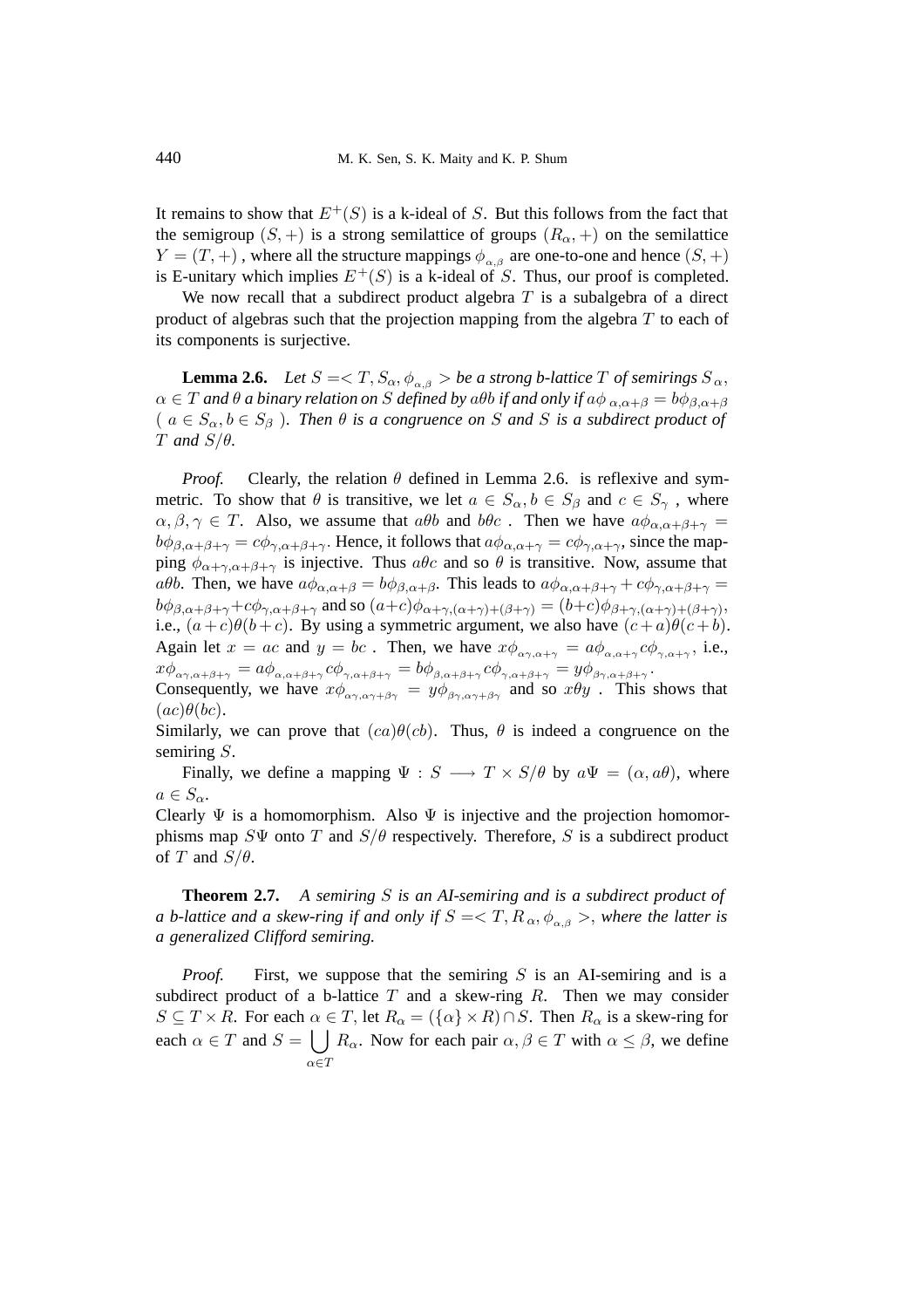$\phi_{\alpha,\beta}: R_{\alpha} \longrightarrow R_{\beta}$  by  $(\alpha, r)\phi_{\alpha,\beta} = (\beta, r)$ .

Then clearly  $\phi_{\alpha,\beta}$  is a monomorphism satisfying the conditions  $\phi_{\alpha,\alpha} = I_{R_{\alpha}}$  and  $\phi_{\alpha,\beta}\phi_{\beta,\gamma} = \phi_{\alpha,\gamma}$  if  $\alpha \leq \beta \leq \gamma$ .

Let  $\alpha, \beta, \gamma \in \mathcal{T}$  such that  $\alpha + \beta \leq \gamma$ . Let  $a = (\alpha, r) \in R_\alpha$  and  $b = (\beta, r') \in$  $R_{\beta}$ . Then, we have  $a + b = (\alpha, r) + (\beta, r') = (\alpha + \beta, r + r') \in R_{\alpha + \beta}$  and  $ab = (\alpha, r)(\beta, r') = (\alpha\beta, rr') \in R_{\alpha\beta}$ . Now  $(a\phi_{\alpha, \gamma})(b\phi_{\beta, \gamma}) = (\gamma, r)(\gamma, r') =$  $(\gamma, rr') = (\alpha \beta, rr') \phi_{\alpha \beta, \gamma} = (ab) \phi_{\alpha \beta, \gamma}$ . Therefore,  $R_{\alpha} \phi_{\alpha, \gamma} R_{\beta} \phi_{\beta, \gamma} \subseteq R_{\alpha \beta} \phi_{\alpha \beta, \gamma}$  if  $\alpha + \beta \leq \gamma$ . Also,  $a + b = (\alpha, r) + (\beta, r') = (\alpha + \beta, r + r') = (\alpha + \beta, r) + (\alpha + \beta)$  $(\beta, r') = a\phi_{\alpha,\alpha+\beta} + b\phi_{\beta,\alpha+\beta}$  and  $(a\phi_{\alpha,\alpha+\beta})(b\phi_{\alpha,\alpha+\beta}) = (\alpha+\beta,r)(\alpha+\beta,r') =$  $(\alpha + \beta, rr') = (ab)\phi_{\alpha\beta,\alpha+\beta}$ . Therefore, S is a strong b-lattice of skew-rings  $R_{\alpha}$ i.e.,  $S = \langle T, R_{\alpha}, \phi_{\alpha, \beta} \rangle$ .

Conversely, let  $S = \langle T, R_{\alpha}, \phi_{\alpha,\beta} \rangle$ . Then, by Lemma 2.6., S is a subdirect product of T and  $S/\theta$ . Now  $S/\theta$ , being a homomorphic image of a completely regular semiring is a completely regular semiring. If  $e, f \in E^+(S)$ , say  $e \in$  $R_{\alpha}$ ,  $f \in R_{\beta}$ . Then, we have  $e \theta (e \phi_{\alpha} A_{\beta}) = (f \phi_{\beta} A_{\alpha} B_{\beta}) \theta f$ , i.e.,  $e \theta = f \theta$ . This shows that  $S/\theta$  has just one additive idempotent so that  $(S/\theta, +)$  is a group and hence  $(S/\theta, +, \cdot)$  is a skew-ring. In other words, S is a subdirect product of a b-lattice T and a skew-ring  $S/\theta$ .

### 3. CLIFFORD SEMIRINGS AND CHARACTERIZATIONS

In this section, we will study completely regular semiring  $S$  which is AI-semiring in which  $E^+(S)$  is a distributive lattice as well as a k-ideal of S. We first give the following definition of Clifford semirings.

**Definition 3.1.** Let S be a completely regular semiring. Then S is called a Clifford semiring if S is an AI-semiring and  $E^+(S)$  is a distributive sublattice of S as well as a k-ideal of S.

One can easily see that every Clifford semiring is a generalized Clifford semiring, however, the converse is not necessarily true. This is evident if we let  $(S, +, \cdot)$  be a semiring such that  $(S, +)$  is a semilattice and  $(S, \cdot)$  is a left zero semigroup, then  $(S, +, \cdot)$  is clearly a generalized Clifford semiring, but according to our definition, S is not a Clifford semiring.

We now classify the Clifford semirings.

**Theorem 3.2.** *An AI-semiring* S *is a Clifford semiring if and only if the following conditions hold*:

- $(i)$   $a + a' = a' + a$
- $(ii) a(a + a') = a + a'$
- $(iii) (a + a')b = b(a + a')$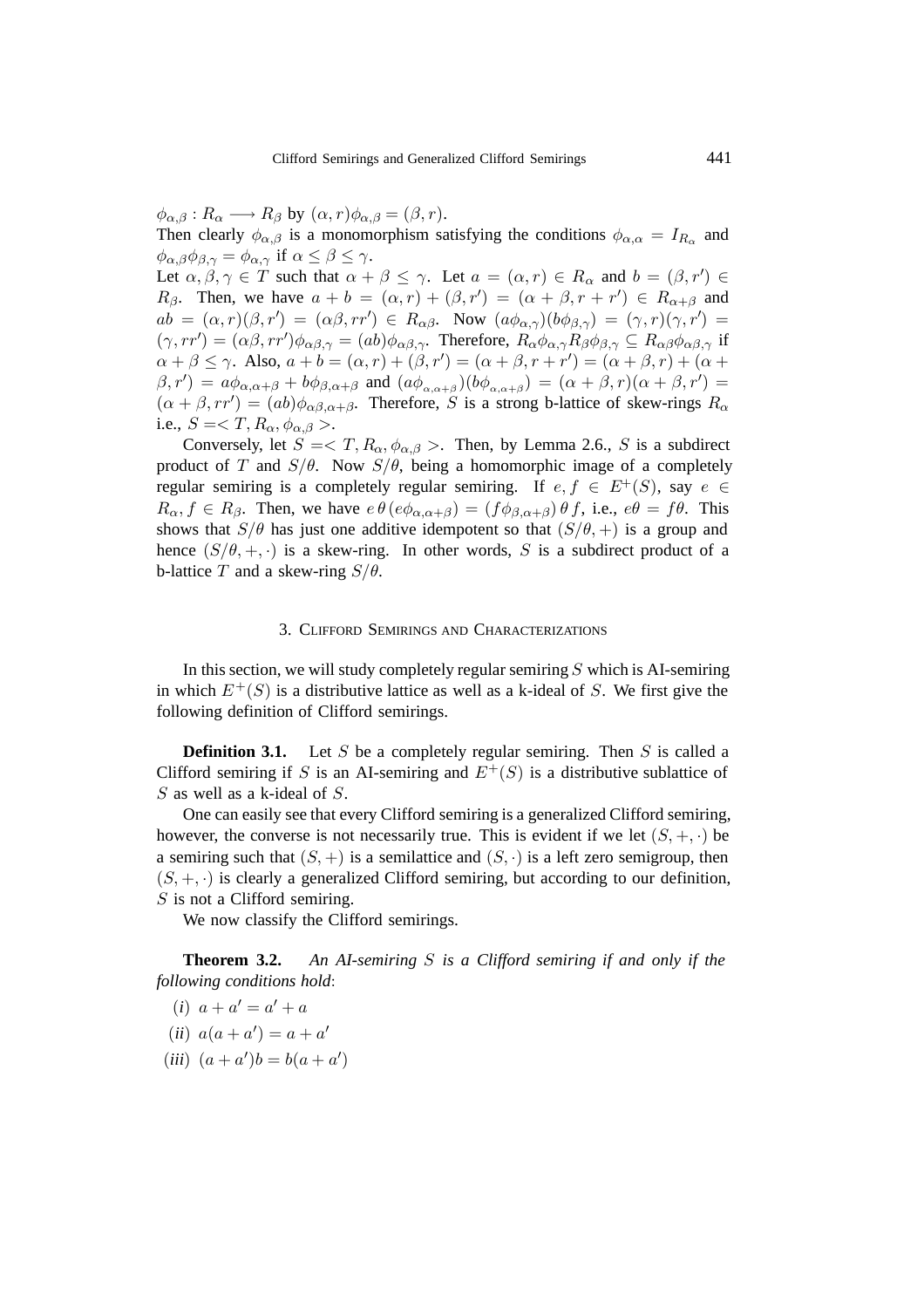$(iv)$   $a + (a + a')b = a$ , *for all*  $a, b \in S$ 

*and (v)* If  $a \in S$  *and*  $a + b = b$  *for some*  $b \in S$  *then*  $a + a = a$ *.* 

*Proof.* First, we suppose that S is a Clifford semiring. Then by Theorem 2.1., we see that the conditions (i), (ii) and (v) are satisfied. To prove that the conditions (iii) and (iv) also hold, we let  $a, b \in S$ . Since  $E^+(S)$  is a distributive lattice of S, we have  $(a + a')(b + b') = (b + b')(a + a')$  so that  $(a + a')b + (a + a')b' =$  $b(a+a')+b'(a+a')$ . This is equivalent to  $(a+a')b+(a+a')b = b(a+a')+b(a+a')$ i.e.,  $(a + a')b = b(a + a')$ . Also, we have  $(a + a') + (a + a')(b + b') = (a + a')$  i.e.,  $(a + a') + (a + a')b = a + a'$ . This leads to  $a + (a + a')b = a$ . Thus, conditions (iii) and (iv) are satisfied.

Conversely, suppose that all the above conditions  $(i) - (v)$  hold. Then by Theorem 2.1., we see that S is a generalized Clifford semiring. To see that S is a Clifford semiring, it remains to show that  $E^+(S)$  is a distributive lattice of S.

Clearly  $e^2 = e$  and  $e + f = f + e$  for all  $e, f \in E^+(S)$ . Let  $e, f \in E^+(S)$ . Then we have  $e = a + a'$  and  $f = b + b'$  for some  $a, b \in S$ . Now, by  $(a + a')b =$  $b(a + a')$ , we deduce that  $(a + a')b + (a + a')b' = b(a + a') + b'(a + a')$ , and so  $(a + a')(b + b') = (b + b')(a + a')$  i.e.,  $ef = fe$ . Again, by  $a + (a + a')b = a$ , we have  $a' + a + (a + a')b = a' + a$ , and so  $a + a' + (a + a')b + (a + a')b' = a + a'$ , or equivalently,  $(a + a') + (a + a')(b + b') = (a + a')$  i.e.,  $e + ef = e$ . This proves that  $E^+(S)$  is a distributive lattice of S. Hence, S is a Clifford semiring. Thus the proof is completed.

Finally, we give the following interesting characterization theorem for Clifford semiring, in fact, this is the main result of our paper.

**Theorem 3.3.** *A semiring* S *is a Clifford semiring if and only if* S *is a strong distributive latice of skew-rings.*

*Proof.* We first suppose that S is a Clifford semiring. Then S is a generalized Clifford semiring. Hence, by Theorem 2.5.,  $S$  is a strong b-lattice  $T$  of skew-rings  $R_{\alpha}(\alpha \in T)$ , where  $T = S/\mathcal{J}^+$  and  $R_{\alpha}$  is a  $\mathcal{J}^+$ -class of  $(S, +)$  containing a. We now show that the  $\mathcal{J}^+$ -relation is a distributive lattice congruence on S. Let  $a, b \in S$ . Then we deduce the following equalities:

 $ab = (a + a' + a)b = (a + a')b + ab = b(a' + a) + ab$  [ by (i) and (iii) of Theorem 3.2. ] =  $ba' + ba + ab$  and  $ba = b(a + a' + a) = b(a + a') + ba = (a' + a)b + ba$ [ by (i) and (iii) of Theorem 3.2.] =  $a'b + ab + ba$ . This shows that  $ab\mathcal{J}^+ba$ .

Also,  $a = a + (a + a')b = (a + a') + (a + ab) + a'b$  and  $a + ab = (a + a') + a + ab$ . Hence,  $(a+ab)\mathcal{J}^+a$  as well. Consequently, the  $\mathcal{J}^+$ -relation is a distributive lattice congruence on S and hence  $S/\mathcal{J}^+$  is a distributive lattice. This implies that S is a strong distributive lattice T of skew-rings  $R_{\alpha}(\alpha \in T)$ .

Conversely, let  $S = \langle D, R_{\alpha}, \phi_{\alpha, \beta} \rangle$  be a strong distributive lattice D of skewrings  $R_{\alpha}(\alpha \in D)$ . Since every distributive lattice is also a b-lattice, it follows from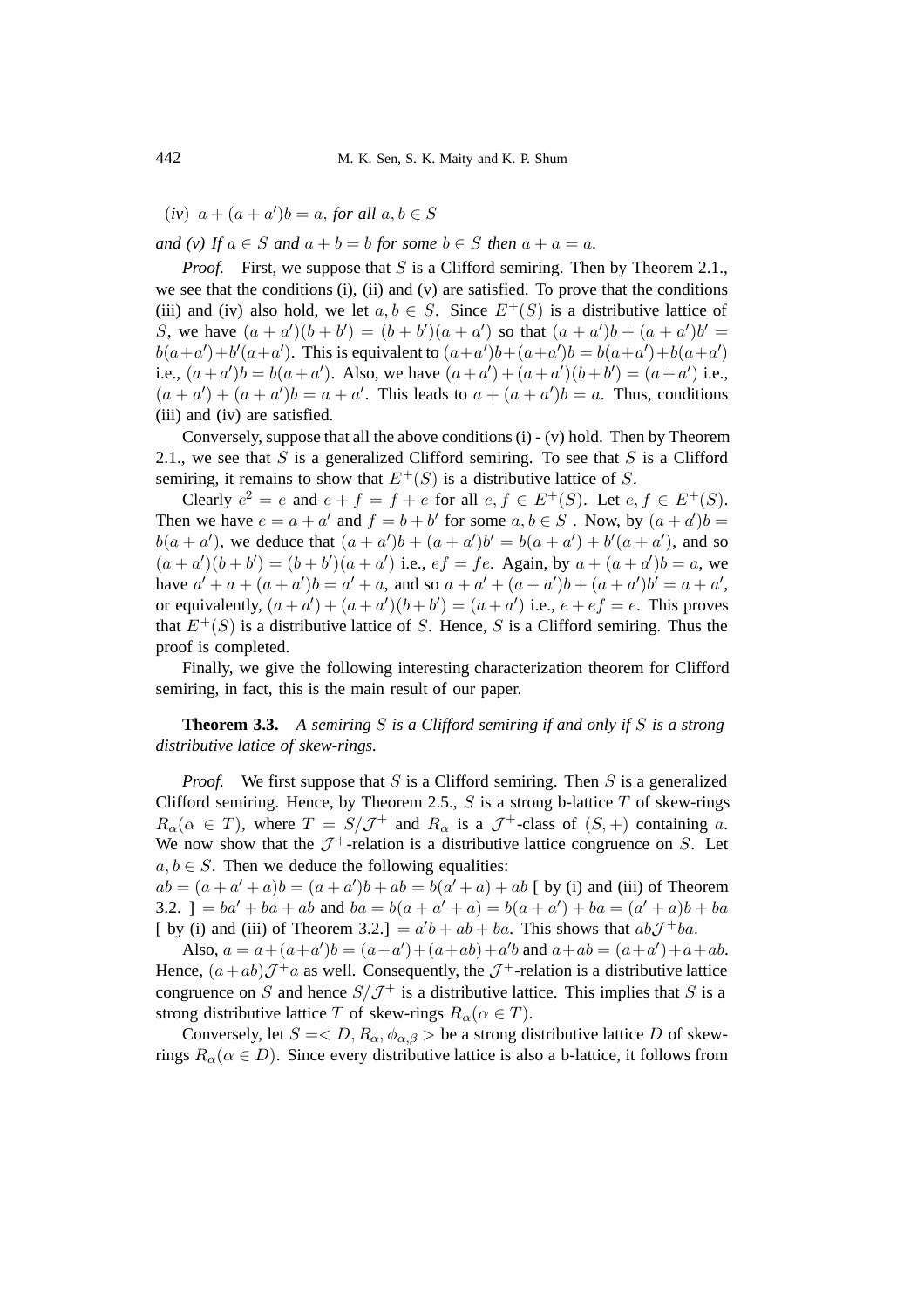Theorem 2.5 that  $S$  is a generalized Clifford semiring. To complete our proof, it suffices to prove that  $(a + a')b = b(a + a')$  and  $a + (a + a')b = a$  for all  $a, b \in S$ .

Let  $a, b \in S$ . Suppose that  $a \in R_{\alpha}$  and  $b \in R_{\beta}$ . Since S is a generalized Clifford semiring, we can let a' be the inverse element of a in the skew-ring  $R_{\alpha}$ . Let  $(a+a')b = c$  and  $a+a' = 0_\alpha$  in  $R_\alpha$ . Then, we have  $c\phi_{\alpha\beta,\alpha+\beta} = 0_\alpha \phi_{\alpha,\alpha+\beta} b\phi_{\beta,\alpha+\beta} = 0$  $0_{\alpha+\beta}b\phi_{\beta,\alpha+\beta}=0_{\alpha+\beta}$ . Also, we let  $b(a + a') = d$ . Then, we have  $d\phi_{\beta\alpha,\beta+\alpha} =$  $b\phi_{\beta,\beta+\alpha}0_{\alpha}\phi_{\alpha,\beta+\alpha} = b\phi_{\beta,\beta+\alpha}0_{\beta+\alpha} = 0_{\beta+\alpha}.$ 

Since D is a distributive lattice, we have  $c\phi_{\alpha\beta,\alpha+\beta} = d\phi_{\beta\alpha,\beta+\alpha} = d\phi_{\alpha\beta,\alpha+\beta}$ . Again, from injectivity of  $\phi_{\alpha\beta,\alpha+\beta}$ , we have  $b(a + a') = (a + a')b$ . Similarly, we can also show that  $a + (a + a')b = a$ . Thus, S is a Clifford semiring.

By using the above theorem, we immediately obtain the following corollary.

**Corollary 3.4.** *Let*  $(S, +, \cdot)$  *be an AI-semiring whose additive reduct*  $(S, +)$ *is commutative. Then*  $(S, +, \cdot)$  *is a Clifford semiring if and only if* S *is a strong distributive lattice of rings.*

#### ACKNOWLEDGEMENT

The authors express their sincere thanks to the learned referee for his valuable suggestions.

#### **REFERENCES**

- 1. H. J. Bandelt, and M. Petrich, Subdirect product of rings and distributive lattices. *Proc. Edinburgh. Math*., **25** (1982), 155-171.
- 2. Shamik Ghosh, A characterization of semirings which are subdirect products of a distributive lattice and a ring. *Semigroup Forum.* **59** (1999), 106-120.
- 3. J. S. Golan, The Theory of Semirings with Applications in Mathematics and Surveys in Pure and Applied Mathematics. 54, *Longman Scientific and Technical*, 1992.
- 4. M. P. Grillet, Semirings with a completely simple additive semigroup. *J. Austral. Math. Soc*., **20** (Series A) (1975), 257-267.
- 5. J. M. Howie, *Introduction to the theory of semigroups.* Academic Press, 1976.
- 6. P. H. Karvellas, Inverse semirings. *J. Austral. Math. Soc.* **18** (1974), 277-288.
- 7. F. Pastijn and Y. Q. Guo, The lattice of idempotent distributive semiring varieties. *Science in China*, **42(8)** (Series A) (1999), 785-804.
- 8. M. K. Sen, Y. Q. Guo and K. P. Shum, A class of idempotent semirings. *Semigroup Forum*, **60** (2000), 351-367.
- 9. M. K. Sen, S. K. Maity and K. P. Shum, On Completely Regular Semirings. (Submitted).